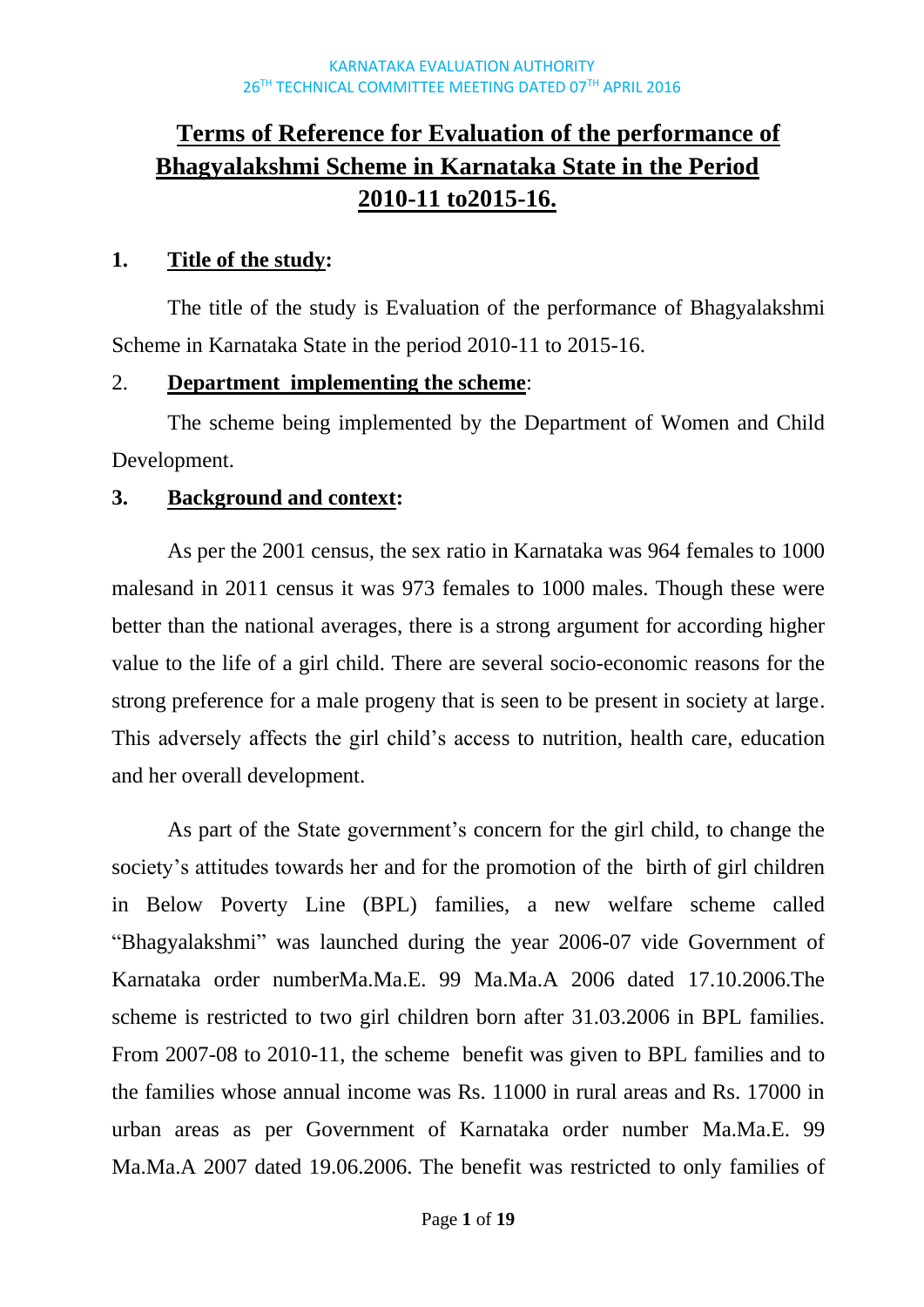BPL card holders from 2011-12 as per Government of Karnataka order number Ma.Ma.E. 97 Ma.Ma.A 2011 dated 17.09.2011.

As per addendum Government of Karnataka order number Ma.Ma.E. 82 Ma.Ma.A 2015 dated 15.09.2015 to Government of Karnataka order number Ma.Ma.E. 145 Ma.Ma.A 2014 dated: 06.03.2015, registration of marriage/ self-declaration of marriage was made mandatory for the applications registered during 2014-15. The condition of not more than two children is applicable for children born from 01.04.2015 and onwards. In case of birth of twins/triplets in the first delivery, benefit is to be given to all the female children.

## 4. **Eligibility criteria**:

The benefits of the scheme will be made available to the sanctioned beneficiaries on fulfillment of eligibility criteria which is as follows:

- The birth of the child should be compulsorily registered. Child should not become a child laborer, nor marry, until she attains the age of 18 years.
- The father or mother of the beneficiary girl child should have undergone terminal family planning method and the total number of living children should not exceed 2. This condition is relaxed when twins or triplets are born in the 2<sup>nd</sup> delivery as per addendum mentioned above.

All girl children born in BPL families after 31.03.2006 are eligible to be enrolled as beneficiaries under the scheme. Enrolment is permissible upto one year of the birth of the girl child, on production of the birth certificate.

Under the "Bhagyalakshmi" scheme, an amount of Rs. 10,000 is deposited in the name of each beneficiary (girl child) with the Life Insurance Corporation of India in a fixed deposit. When the girl attains the age of 18 years, the maturity value of the fixed deposit (Rs 34751) is to be given to her. If the second child in the same family is enrolled under the scheme, the maturity amount of Rs. 40,918 is to be paid.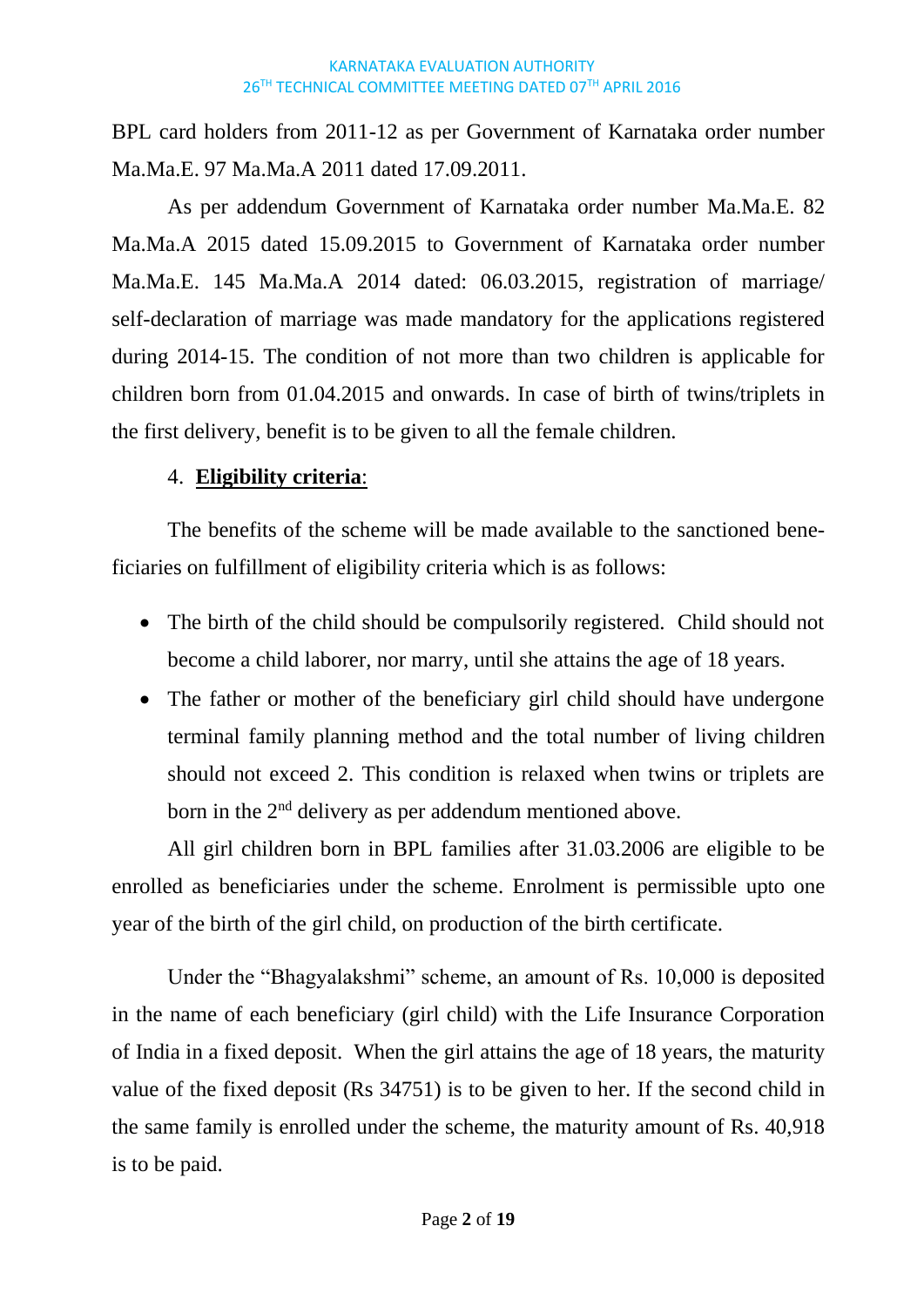Child Development Project Officers (CDPO) of the Department of Women and Child Development identify the beneficiaries, through the Anganwadi workers (AWWs). On receipt of the application form the parents or natural guardians of the child, after due verification of the birth certificates obtained from the concerned authorities and the BPL of the family, the supervisor enrolls online the child's name as "Bhagyalakshmi" beneficiary and the child gets an unique child ID number**.**

The scheme is being implemented with assistance of various departments of the State Government viz Women and Child Development, Revenue, Planning Urban development, Rural Development and Panchayat Raj, Health, Food and Civil Supplies, Finance, E-governance and Education Department.

The insurance partner for the scheme is Life Insurance Corporation of India.

| Sl.<br>N <sub>0</sub>   | <b>Insurance Type</b>                                                                                 | <b>Children born from</b><br>01.04.2006 to 31.07.2008                                                                                                                                                        | Children born after<br>01.08.2008                               |
|-------------------------|-------------------------------------------------------------------------------------------------------|--------------------------------------------------------------------------------------------------------------------------------------------------------------------------------------------------------------|-----------------------------------------------------------------|
| $\mathbf{1}$            | Approximate maturity amount.                                                                          | 1 child-Rs.34,751<br>nd<br>$\degree$ child - Rs 40,619<br>$\overline{2}$                                                                                                                                     | st<br>1 child - Rs $1,00,052$<br>nd<br>child-Rs $1,00,097$<br>2 |
| $\overline{2}$          | Scholarship.                                                                                          | st<br>$1$ std to<br>$3$ std-Rs.300 annum<br>4 std-Rs.500 annum<br>th<br>5 std-Rs.600 annum<br>$6\degree$ to $7\degree$ std-Rs. 700 annum<br>8 std-Rs.800 annum<br>$9^{th}$ to $10^{th}$ - Rs 1000 an-<br>num | No Scholarship facility<br>from 01.08.2008<br>onwards.          |
| $\overline{\mathbf{3}}$ | Health insurance to beneficiary.                                                                      | Rs 25,000                                                                                                                                                                                                    | No health insurance<br>Facility.                                |
| $\overline{\mathbf{4}}$ | Disability of the insured parent<br>ue to accident (loss of<br>$\frac{\epsilon}{2}$ legs/1eye, 1leg). | Rs. 75,000                                                                                                                                                                                                   | Rs 75,000                                                       |

The Benefits under the scheme are as follows.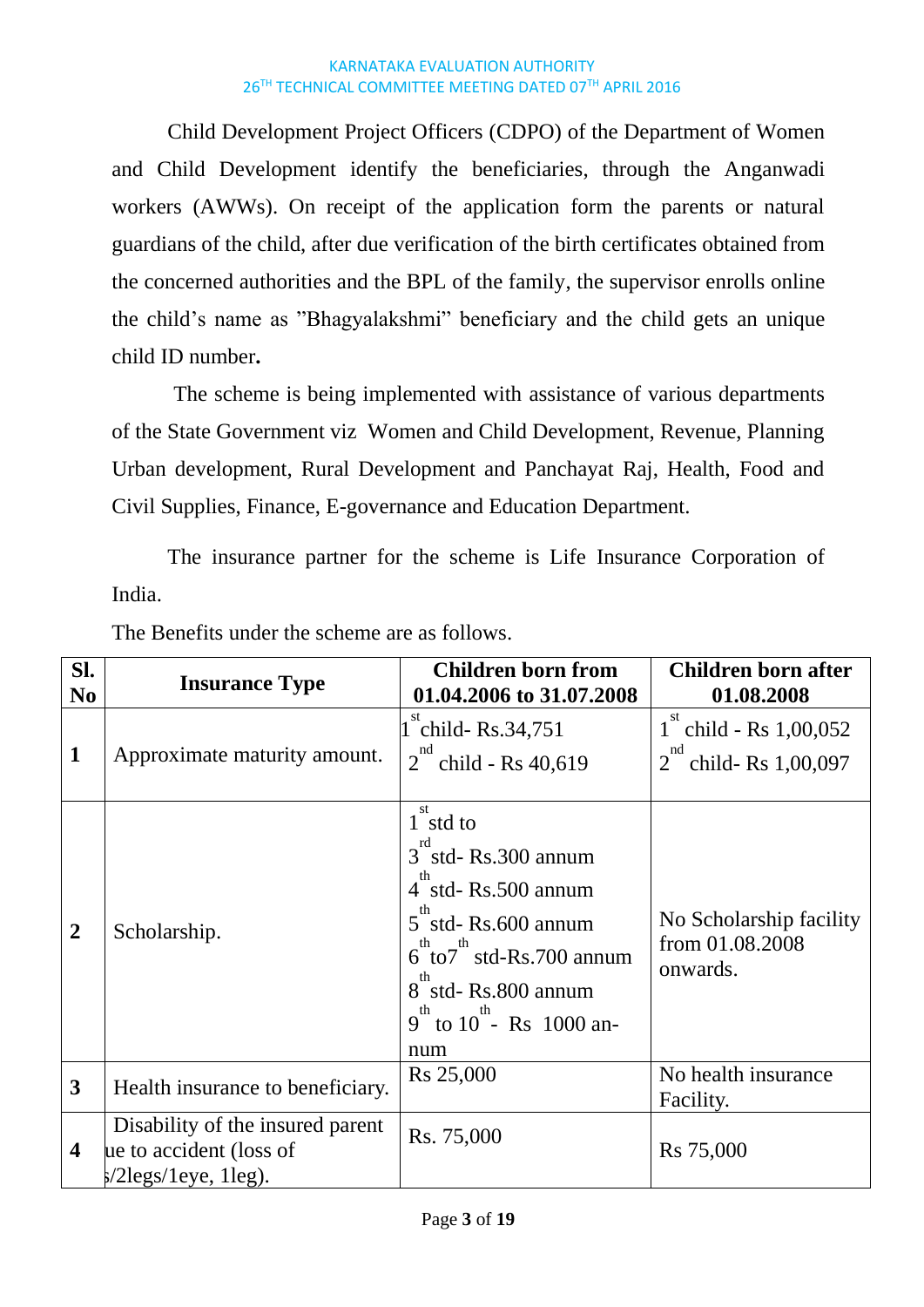|     | Partial disability of<br>insured parent in accident<br>(loss of 1 eye or 1 leg). | Rs.37,000    | Rs 37,000 |
|-----|----------------------------------------------------------------------------------|--------------|-----------|
| - 6 | Death of the insured parent in<br>Accident.                                      | Rs. 1,00,000 | Rs75,000  |
|     | Natural death of each parent.                                                    | Rs. 42,500   | Rs 30,000 |

The district wise details of bonds issued/scholarships given/insurance claims settled are given in *Annexures -1,2&3 respectively.*

In order to be eligible for the maturity amount, it is compulsory that the beneficiary completes education up to  $8<sup>th</sup>$  standard and is not/does not marry before she attains 18 years of age. If the beneficiary continues education up to  $11<sup>th</sup>$  and  $12<sup>th</sup>$ , she is eligible for an annual scholarship amount of Rs.1200 per class passed under "*Shiksha Sahayoga Yojane*" of LIC.If the beneficiary dies within 18 years, the "Bhagyalakshmi" bond amount is forfeited.

## **5. Revised Bhagyalakshmi Scheme**

The Bhagyalakshmi scheme was partly modified vide Government of Karnataka order number Ma.Ma.E: 152:Ma.Ma. A: 2008 Bangalore Dated 14.08.2008 and is applicable to children born on or after 01.08.2008.

The following modifications have been made to the existing scheme:

- After enrolment and due verification by the Department, an amount of Rs. 19,300 is deposited with the financial institution (LIC) in the name of the first girl beneficiary and Rs.18, 350, in the name of the second girl beneficiary of the same family. On attainment of 18 years of age, the first girl beneficiary of the family who Government of Karnataka order number gets a maturity amount of Rs.1,00,097 and the second girl beneficiary gets, after fulfilling all conditions of the scheme, Rs.1,00,052.
- The father/mother of the beneficiary belonging to landless rural families are eligible to avail benefits under the Janashree Insurance Scheme.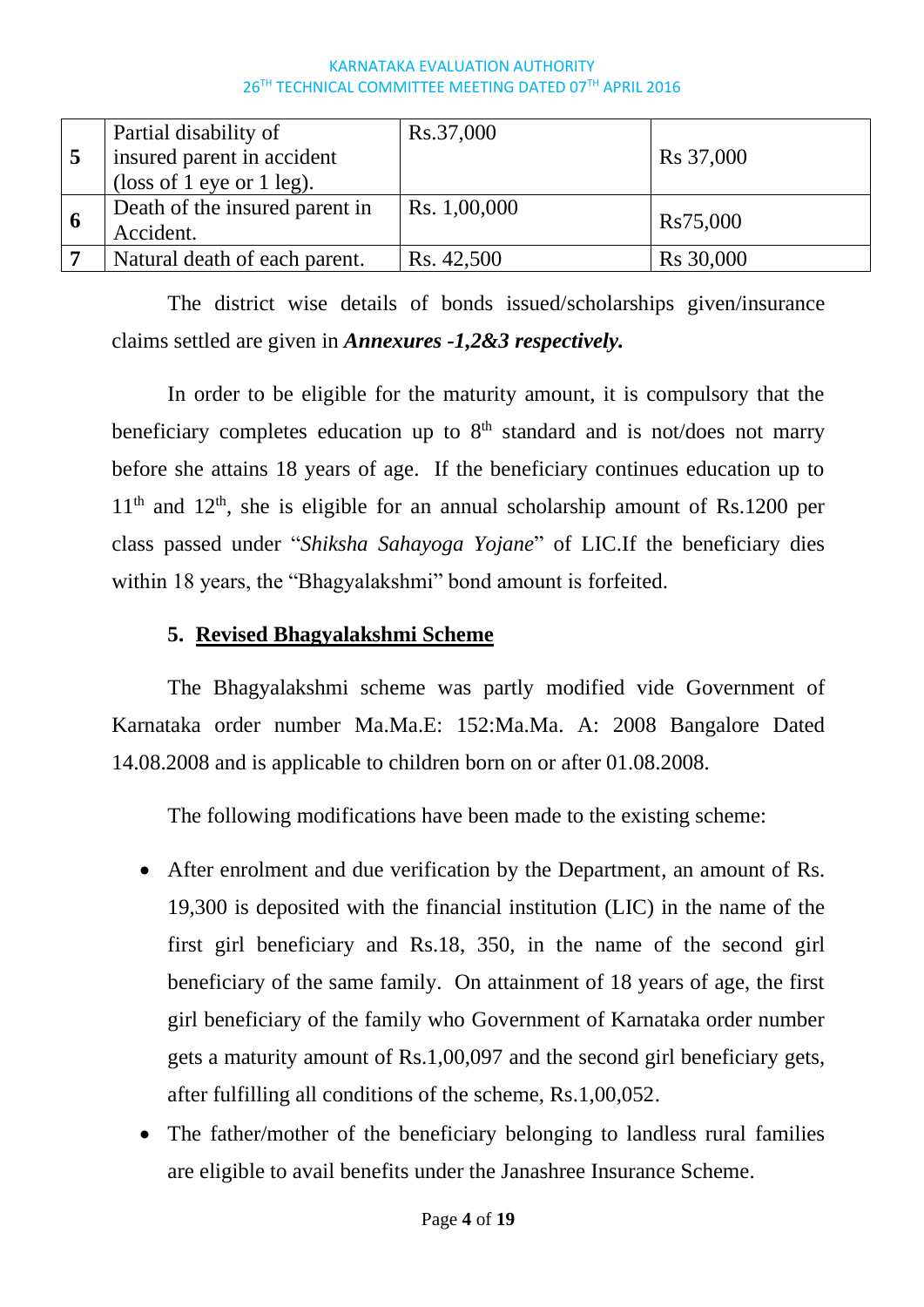# **List of documents to be submitted with application for Bhagyalakshmi scheme.**

- Certified copy of the birth certificate of the girl child.
- Certified copy of permanent BPL Card.
- Photograph of child with parents.
- Copy of Child's Aadhar card (Address proof documents).
- Copy of marriage certificate/Self declaration certificate of parents.
- While registering  $2<sup>nd</sup>$  child under the scheme, Family Planning certificate is to be submitted along with all the above documents.

## **6. Child Tracking System:**

Under "Bhagyalakshmi" scheme Child Tracking System has been developed with the assistance of NIC. This is linked with the "*Hejje guruthu*" (it means "track of footprints" in Kannada) scheme of the Education department. The software so developed enables the user to know the status of the beneficiaries with regard to health, education, migration from one place to another and other benefits availed. Also the status of payouts to the beneficiaries from time to time can be downloaded from the center and taluka level database by authorized personnel of Dept. of Women & Child Development and other concerned departments.

The Supervisor, the CDPO and the Deputy Director are allotted a unique password. The Supervisor of the concerned taluk enters the data of the beneficiaries of their respective circles. The data so updated is validated by the CDPO at the taluk level. The validated data is counter checked by the concerned District Deputy Director. The data approved by the Deputy Director isre-checked by Director and signed digitally and approved by Director. After the approval from Director, the data is downloaded by the LIC for printing of bonds.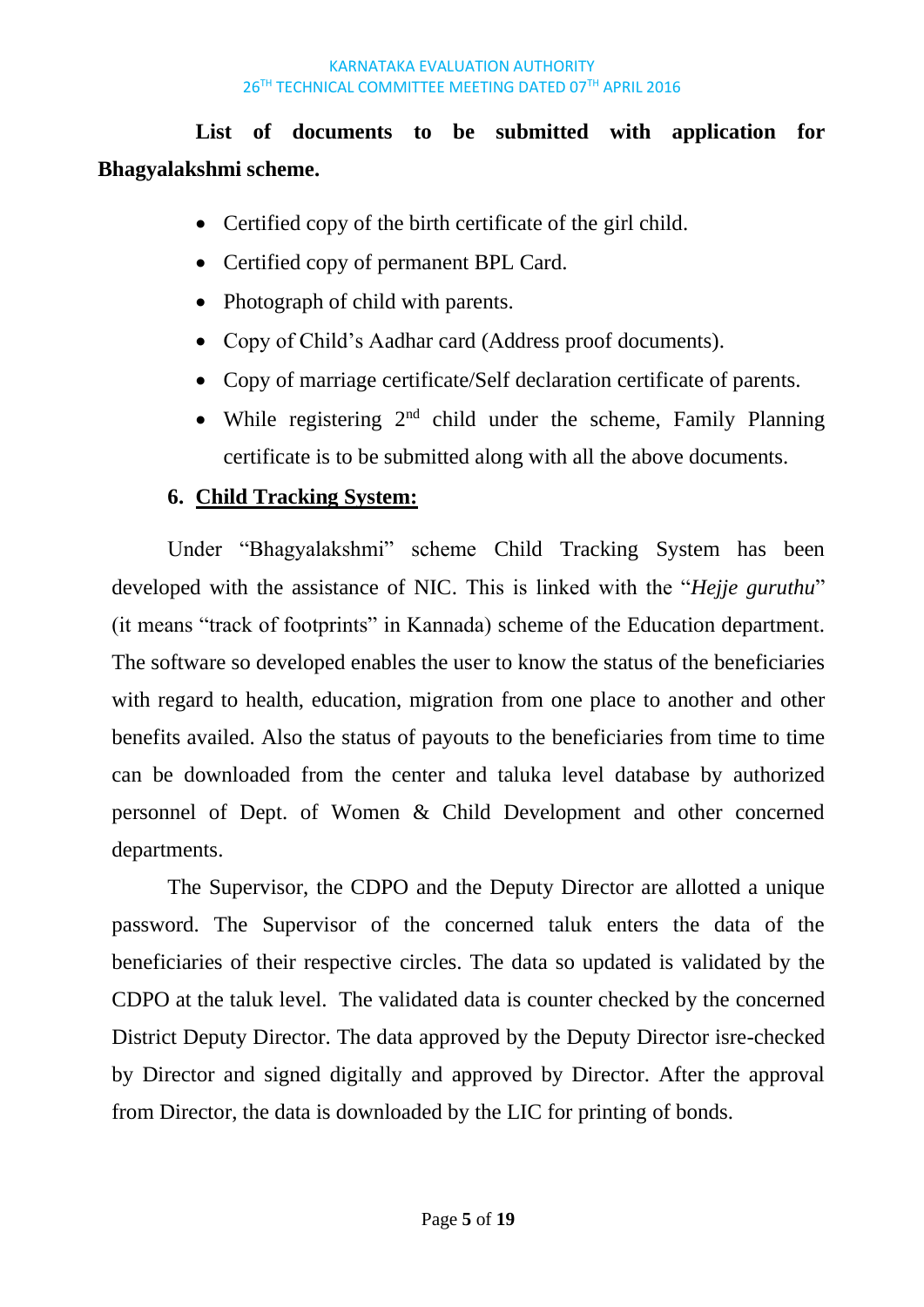The girl child registered under the "Bhagyalakshmi" scheme needs to be tracked till she attains 18 years of age in order to avail the maturity amount and other benefits of the scheme. Hence the photographs of child along with parents at the time of registration, at the ages of 5, 10, 15 and 18 years is to be obtained and maintained in the respective Child Development Project Offices. The Education Department is yet to make "*Hejje guruthu"* online. In addition, linking of Aadhar card at the time of admission of a child is also in the process of being done.

## 7. **Progress Achieved:**

Since inception 22 lakhs beneficiaries have been covered under this scheme incurring an expenditure of Rs.3825.20 crores.

An amount of Rs.26.33 lakhs is utilized to settle 196 Health Insurance claims and ------------ claims are pending for settlement.

Under parental death claim, accident and disability claims 14182 persons are benefited at the expense Rs. 5585.59lakhs and 1907 claims are pending for settlement.

An amount of 231.73 lakhs is disbursed under the scholarship by LIC benefitting 62612 children. The status of pendency at various stages is shown in *Annexure -2* of the ToR.

## **8. Monitoring Arrangements:**

The scheme is reviewed monthly at the State level by Principal Secretary to Government, Women and Child Development Department in the MPIC meeting. At the District level CEO of Zilla Panchayat reviews the scheme every month along with Deputy Director, Women and Child Development. Further, the co-ordination committee at the State and taluk level also reviews the scheme as follows-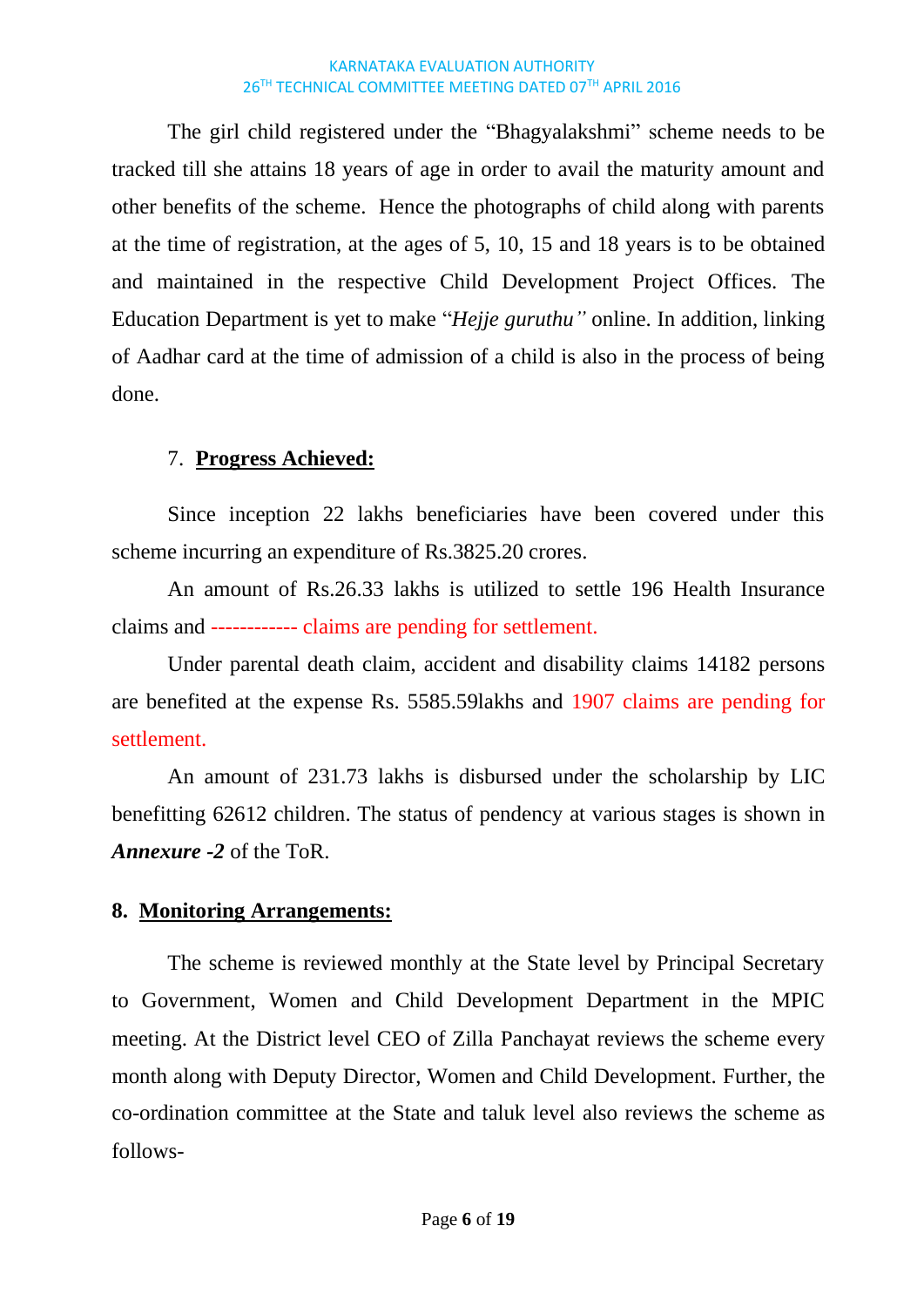**State level**: There is a co-ordination committee at the State level under the chairpersonship of Director Women and Child Development department which includes officials from the department and financial partner institution. The Committee meets every quarter to review the progress of the scheme.

**Taluk Level**: There is a co-ordination committee at the taluk level under the chairpersonship of the Tahsildar, which includes the Executive Officer, Taluk Panchayat, as the vice chairperson, Taluk Health officer, Block Education Officer, Labour officer, Chief Officer Municipal Corporation as members and Child Development Project officer as the Member-Secretary.

### **9 .Aims & Objectives of Bhagyalakshmi Scheme.**

- Compulsory registration of Birth of a Girl Child.
- Improve the status of Girl Child in the Family in particular and in Society in general.
- Promote education of Girl Children.
- Eradicate social evils such as child labour, child marriage etc.
- Reduce female feticide.

### **10.Evaluation scope and purpose:**

The scope of evaluation is all the districts of the State. The purpose of the study is to see whether all the objectives set under scheme have been achieved and if so, to what extent. The study also endeavors to know the effectiveness and utility of the child tracking system and its linkage with "*Hejje guruthu*" scheme of Education Department (which is expected to result in better enrollment and attendance of girls in schools) and for the disbursement of scholarships of girl child. Further, the study will like to know the problems in the process of implementation and to minimize delay, if it can be done. It will also seek to know as to how widespread and effective is the awareness programme of the Women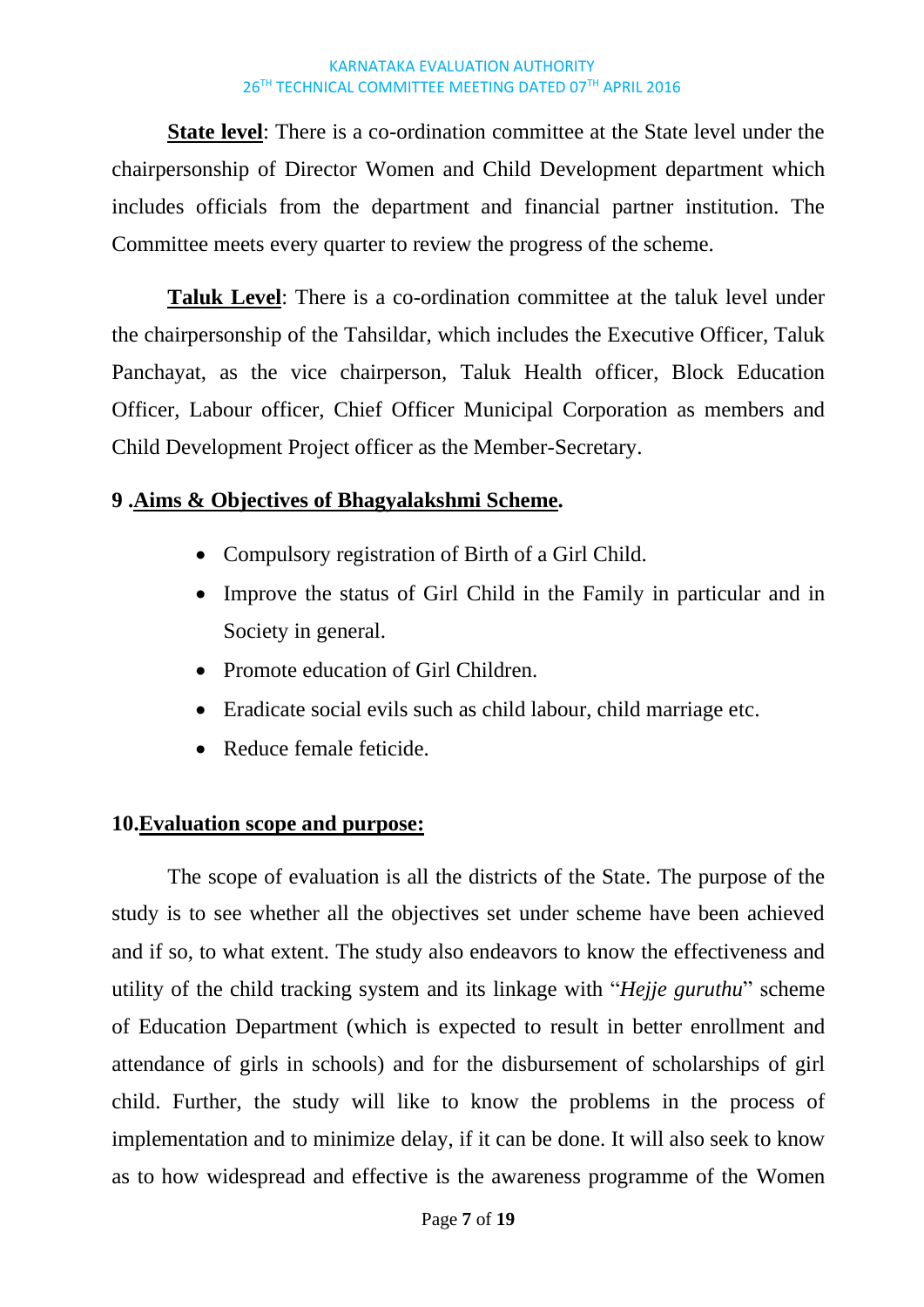and Child Development Department about the scheme. Further it would like to know about the co-ordination of other departments in implementation of the scheme as stipulated in Government of Karnataka order number Ma.Ma.E. 145 Ma.Ma.A 2014 dated 06.03.2015.

## **11. Evaluation Questions (Inclusive not exhaustive):**

- 1. Is the process of registration of the beneficiary simple, easily comprehensible by the applicant and sans unnecessary documentation?
- 2. Can some of the documents prescribed to be given along with the application dispensed with? If yes, which are they and why can they be dispensed/alternated with? Are some documents to be added to the mandatory documents required to be submitted? Which are they and why are they needed?
- 3. What is the average time taken from the date of making application to the date on which the beneficiary receives the bond? Is this average time more or better than the time prescribed in the Government of Karnataka order number Ma.Ma.E. 145 Ma.Ma.A 2014 dated 06.03.2015? Is the answer is in that the average time is more than prescribed, should the prescription be changed?
- 4. What is the average time taken by
	- a. The Anganwadi workers to collect required details from parents of beneficiaries.
	- b. Anganwadi Supervisor to register in the MIS.
	- c. CDPO to verify and submit to Deputy Director.
	- d. Deputy Director to recommend to Director under the scheme.
	- e. Approval of Director and submission to the Insurance Agency from the date of submission by Deputy Director.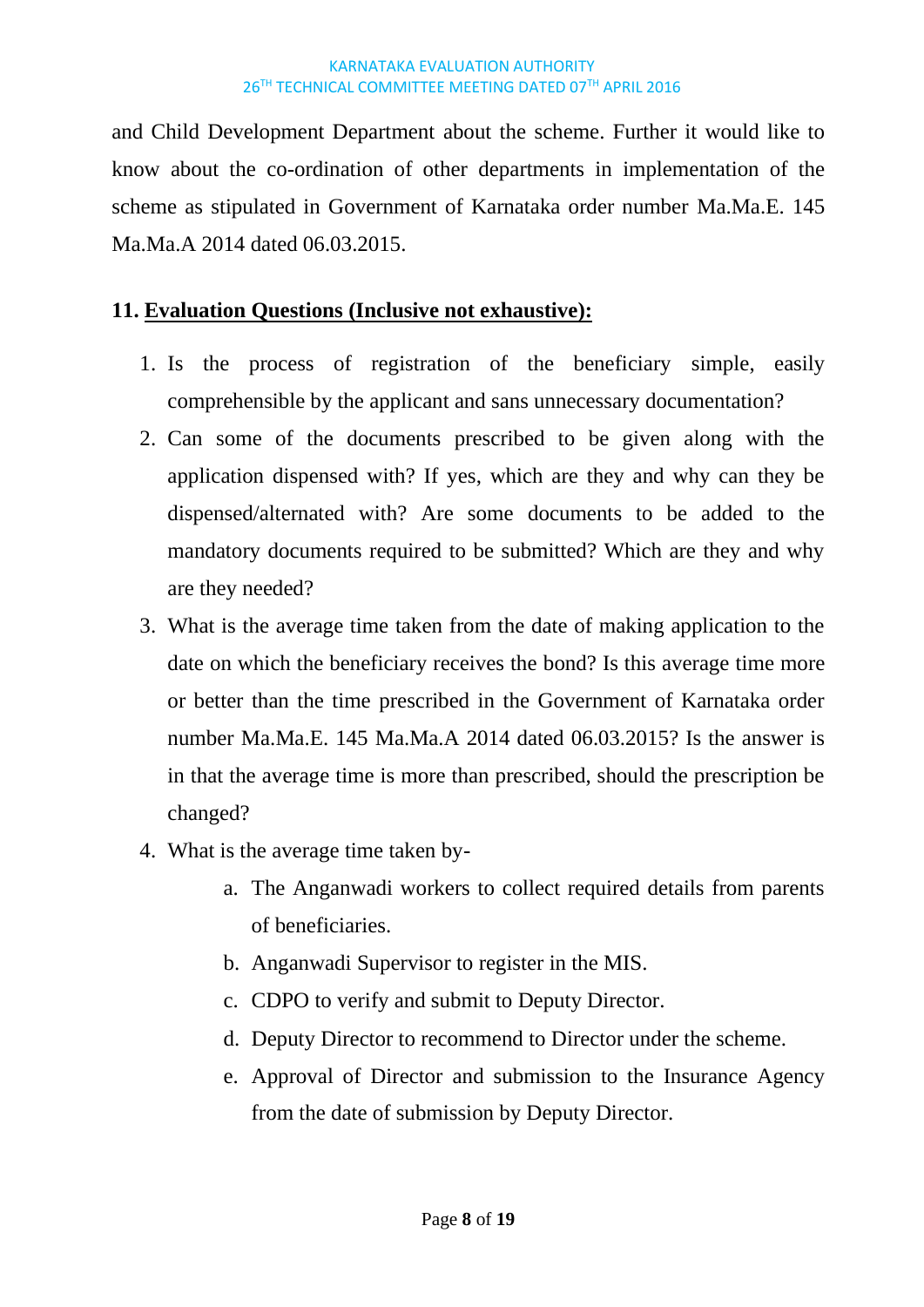- f. Insurance agency for printing the bond and sending it to Deputy **Directors**
- 5. Whether all application received have been registered in the MIS or not? If not, what are the reasons for non-registration/rejection?
- 6. What are the reasons for stopping the scholarship and insurance benefits under Bhagyalakshmi scheme for children born after 01.08.2008? What is the perception of parents, implementing department and insurance partner on stopping these?
- 7. Are parents aware of the scheme, its benefits, conditions and timelines? Of those who are aware, how did they come to know of it?
- 8. Has any random check has been made by the officers of the implementing department about possession of original bonds by the beneficiaries or their parents/guardians? If yes, whether the bonds were available with them or not? If not available, what are the reasons for non-availability?
- 9. As per Annexure -2 of this ToR, of 6.49 lakh eligible beneficiaries from01.04.2006 to 31.07.2008, 1.30 lakh beneficiaries have got the scholarship benefit and the rest are pending at the level of Supervisors, CDPOs, DDs and Director's level. What are reasons for these pendency's?
- 10.From 01.04.2006 to 31.07.2008, of the---------- beneficiaries of Health Insurance applying for health claim benefit, only 196 cases have been settled. What are the reasons for non-settlement of rest of the pending cases?
- 11.From 01.04.2006 to 2013-14,14182 parental death/accident and disability claims have been settled. Are there any more cases pending settlement? If yes, how many are pending and for what reason?
- 12.How many landless agricultural labourers have availed the benefit of Bhagyalakshmi scheme? Have they also availed insurance benefit under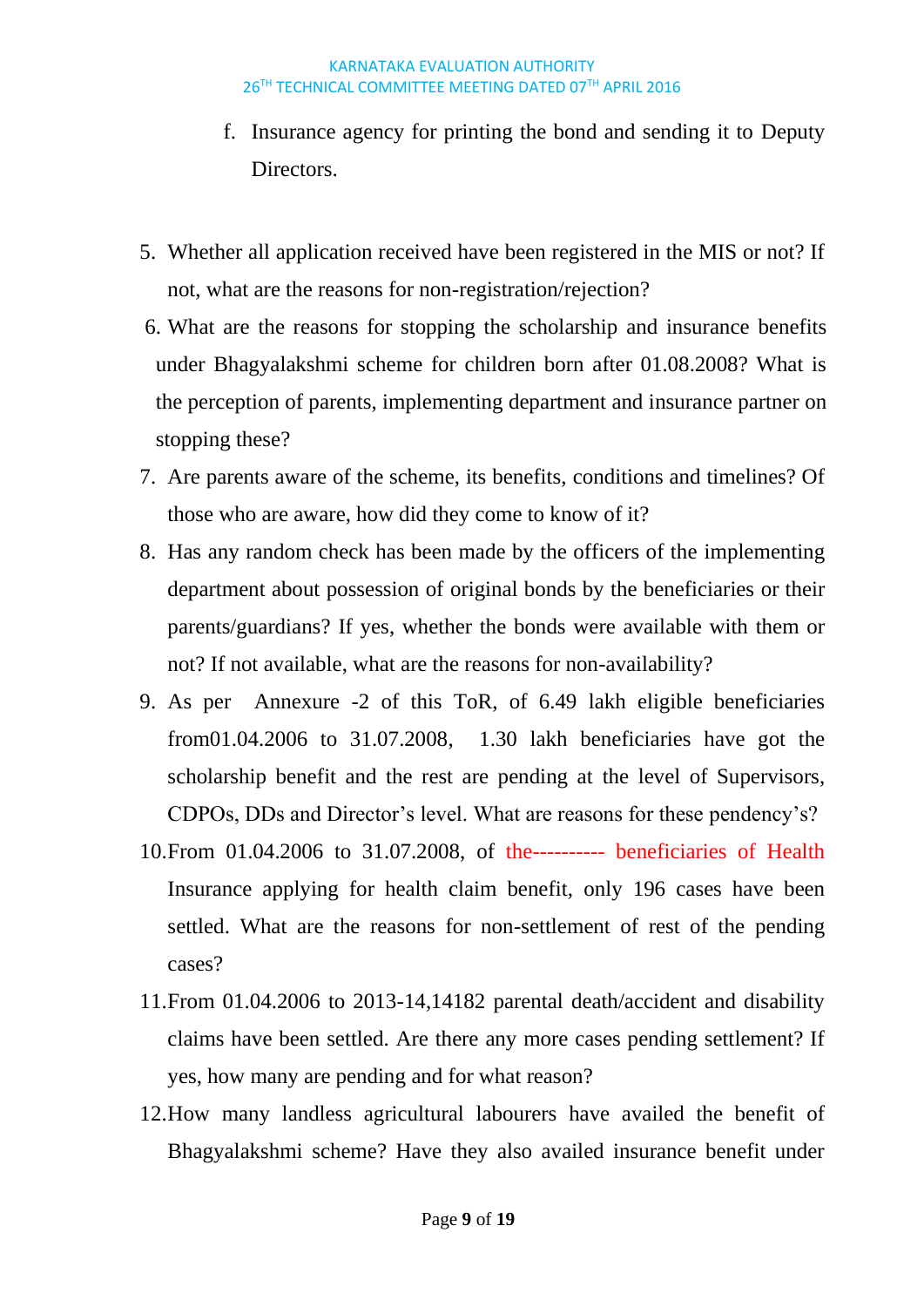*Janashree Beema Yojane* or *Vajpayee Agrogyashree Yojane* and Balasanjivini scheme for BPL families? If yes, how many?

- 13.How many parents were having BPL cards at the time of availing Bhagyalakshmi benefit for the first birth of a girl child, got the bonds and subsequently they were declared as APL due to cancellation of BPL card? Have the bonds issued in such been cancelled? If not, why not?
- 14. Are there any instances of parents having more than two children after availing Bhagyalakshmi benefit for two girl children? If so, have the bonds been cancelled? If not, why not?
- 15.Whether all the Anganwadi works/CDPOs have been provided with dedicated computers and data entry operators for Bhagyalakshmi scheme? If not, what is the arrangement made?
- 16.During the making of the ToR it was reliably learnt that there is the problem of attrition of data entry staff which is hindering the process of implementation of the scheme? Is this information true? If yes, what are the suggestions to overcome the problem?
- 17. Should the scheme be continued? If no, why not? If yes, with what changes?

## **12. Qualification of Consultant Evaluation Organization:**

Consultants Evaluation Organizations should have and provide details of evaluation team members having minimum technical qualifications/capability as below-

- i. A Social scientist with minimum 10 years experience(*Principal Investigator*).
- ii. An MBA or a retired LIC Officer (*Member 1*).
- iii. An Economist (Masters in Economics)/Statistician (Masters in Statistics)(*Member 2*).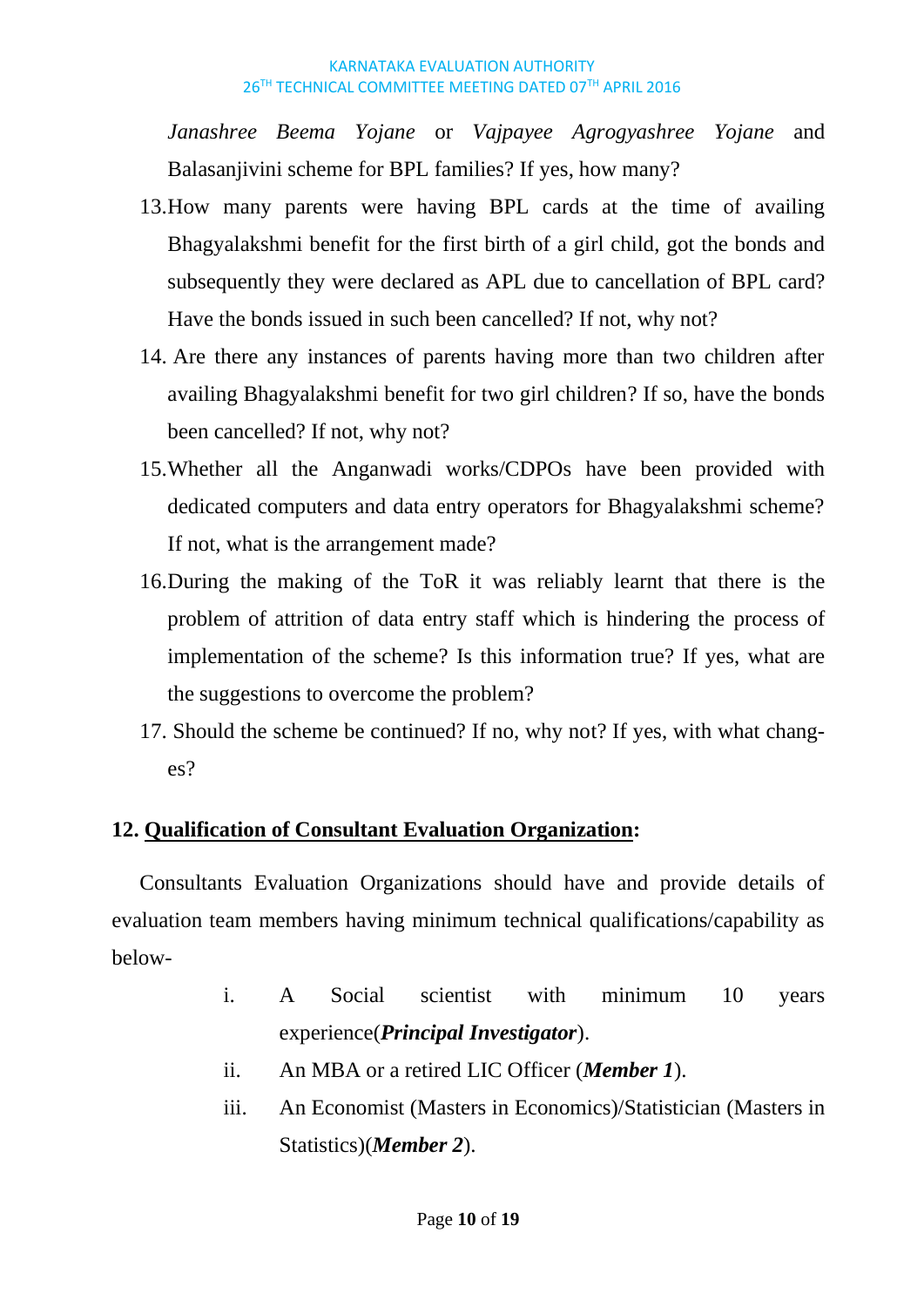# **And in such numbers that the evaluation is completed within the scheduled time prescribed by the ToR.**

# **Consultant Evaluation Organizations not having these number and kind of personnel will not be considered as competent for evaluation.**

## **13. Deliverables and time schedule for study.**

The Director, Women and Child Development Department will provide year wise and district/taluk wise details of beneficiaries of Bhagyalakshmi scheme along with list of scholarships and insurance benefits from the Head office to the consultant Organization. The Director Women and Child Development Department to issue necessary instructions to the Deputy Directors/CDPOs to co-operate and facilitate for collection of the necessary primary data and holding of FGDs with all stakeholders during the course of study. The Director W& CD dept to request LIC of India to provide beneficiary wise data of Insurance and death/ accident claims to the consultant organisation in soft and hard form and to cooperate in holding FGD. It is expected to complete the study in 6 months' time excluding the time taken for approval. The evaluating agency is expected to adhere to the following timelines and deliverables.

- 1. Work plan submission : One month after signing the agreement.
- 2. Field Data Collection :Three months from date of work plan Approval.
- 3. Draft report submission : One month after Field Data Collection.
- -
- 5. Total duration : 6 Months.
- 
- 4. Final report submission : One month after Draft report submission.
	-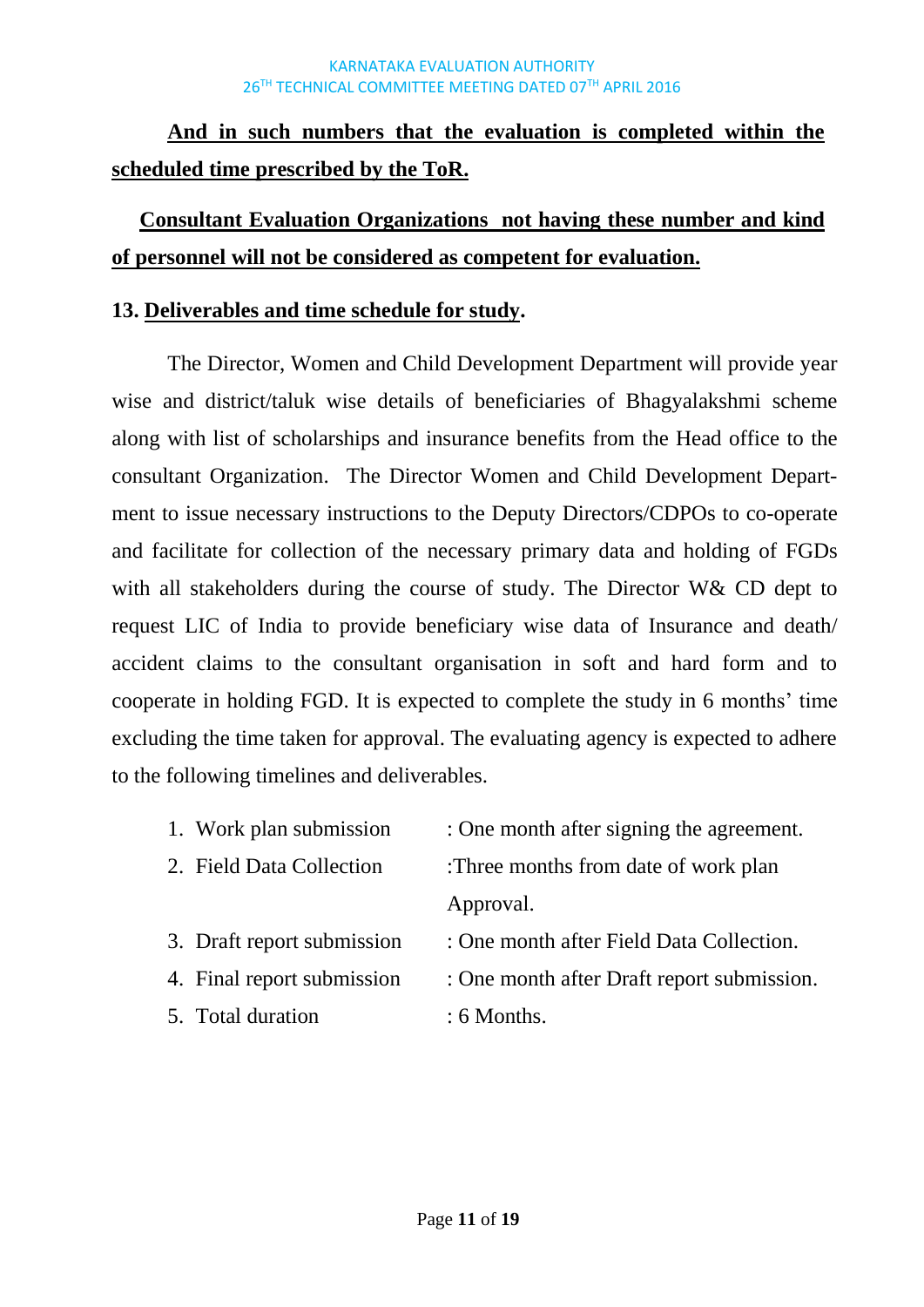## **14. Agency for Evaluation:**

The evaluating agency should be finalized as per the provisions of the Karnataka Transparency in Public Procurement Act and Rules, but without compromising on the quality.

## **15. Evaluation Methodology and Sampling:**

The scheme being implemented is uniform all over the State. Therefore, to have representation of all the revenue divisions of the State 2 districts in each revenue divisions are selected. One having the best HDI in that division and the other having the worst HDI. From the districts selected so, two taluks are selected in each district one having the best HDI value and other having the worst one(taluk HDIs are available in the District Human Development Reports published). In all 8 districts and 16 taluks to be selected as samples. From each of these selected taluks at least 25 Bhagyalakshmi beneficiaries are selected as sample (at the rate of 5 each year X for 5 years  $= 25$ ) from all the 16 taluks covering at least 400 beneficiaries. Further, 120 beneficiaries are to be selected per district for the evaluation period (2010-11 to 2015-16) for studying the death/disability claims/ Health insurance claims and Scholarships in the following way

- a) 20 claims of disability of any year.
- b) 20 claims of death of any year.
- c) 20 beneficiaries of scholarships of any year.
- d) 20 claims of insurance to beneficiaries of any year.
- e) 20 beneficiaries having no claims.
- f) 20 beneficiaries of landless agricultural laborers under Janashree Beema Yojane and Balasanjivini Yojane if available.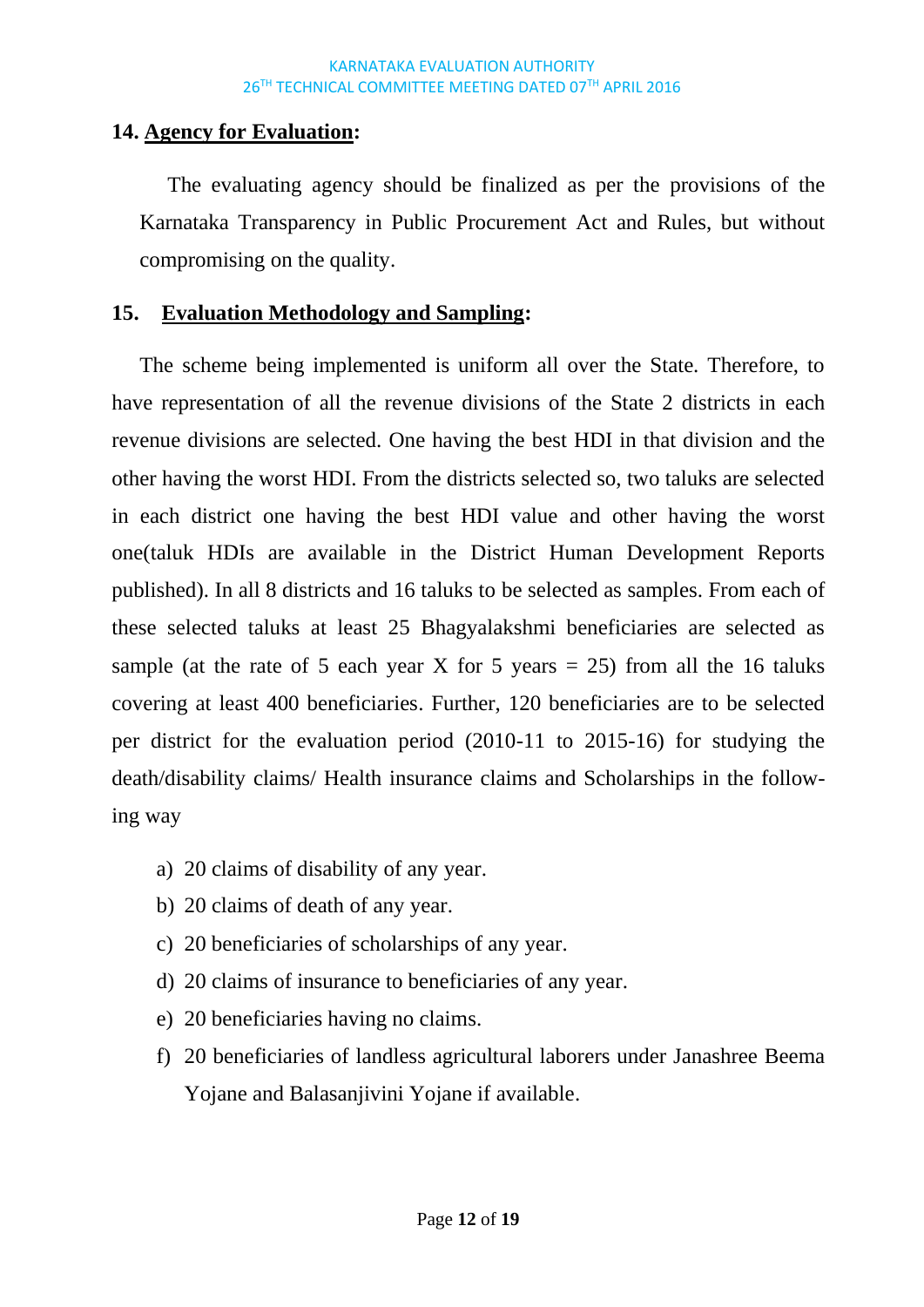120 claims of above beneficiaries and 1600 beneficiaries from 8 districts for five years are to be selected. In all 1720 beneficiaries are to be covered under the study.

In case the above beneficiaries are not available in the selected taluks, election can be made in other taluks of the sampled district.

 The evaluator should hold FGDs with parents, teachers and other stakeholders including the insurance partner about the benefit of the scheme and suggest measures for better process/implementation of scheme and its continuation with or without modification.

## **16. Contact person for further details:**

Smt. N. Pankaja, Joint Director, Women and Child Development Mobile No. 8904114245/22355984E-mail ID [jdpdm.dwcd@gmail.coma](mailto:jdpdm.dwcd@gmail.com)nd Smt. Haleema.K Senior Assistant Director (Child Welfare) department of Women & Child development Bangalore. Phone number-9342585300will be the contact persons for giving information and details for this study.

## **17. Qualities Expected from the Evaluation Report:**

The following are the points, only inclusive and not exhaustive, which need to be mandatorily followed in the preparation of evaluation report:-

a) By the very look of the evaluation report it should be evident that the study is that of Women and Child Development Department, Bengaluru and Karnataka Evaluation Authority (KEA) which has been done by the Consultant. It should not intend to convey that the study was the initiative and work of the Consultant, merely financed by the Women and Child Development Department, Bengaluru and Karnataka Evaluation Authority (KEA).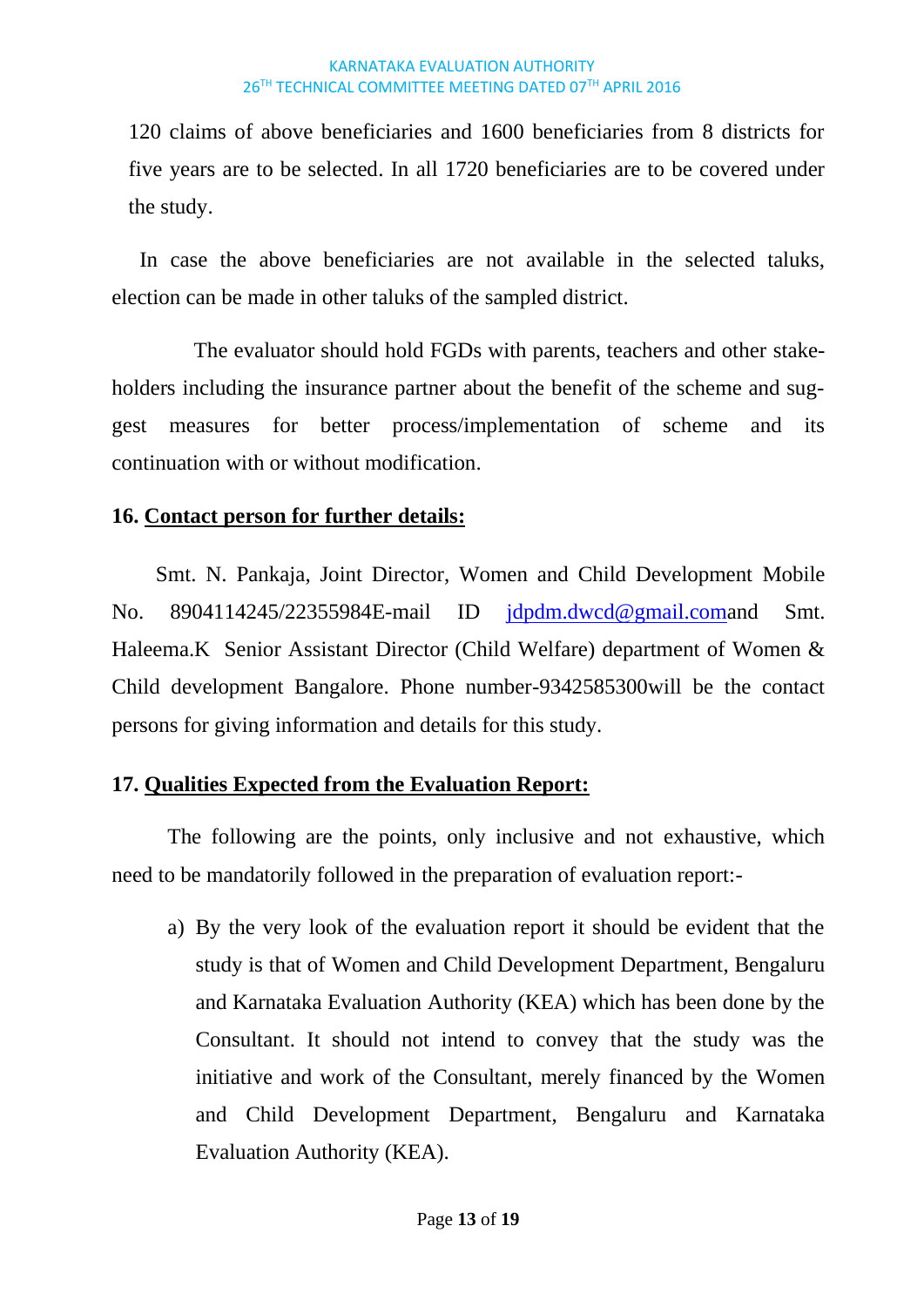b) The evaluation report should generally conform to the United Nations Evaluation Guidelines (UNEG) "Standards for Evaluation in the UN System" and "Ethical Standards for Evaluations". The report should be complete and logically organized in a clear but simple language. Besides conforming to the qualities covered in the Terms of Reference, it should be arranged in the following order –

1. Title and opening page.

2. The Index.

3. List of acronyms and abbreviations.

4. Executive Summary – A stand-alone section that describes the program, gives purpose and scope of evaluation, the evaluation methodology, key findings, constraints and recommendations.

5. Sector history – A section that briefly covers the history of the sector under which the scheme/program being evaluated falls. It should give recent data taken from reliable and published sources.

6. The objectives and performance of the program being evaluated – The section will include the stated objectives of the program and the physical and financial achievements of the program in the period of evaluation. It should cover the description of the target group, the aim of the program and the method of selection of beneficiary (if included in the program).

- 7. Review of literature / past evaluation reports.
- 8. Evaluation Methodology This should include the sample size and details of sample.
- 9. Findings of the evaluation study.

10.Limitations/constraints in the evaluation study.

11.Recommendations that flow from the evaluation.

### **This should be followed by the following Annexures** –

(A) The sanctioned Terms of Reference of the study.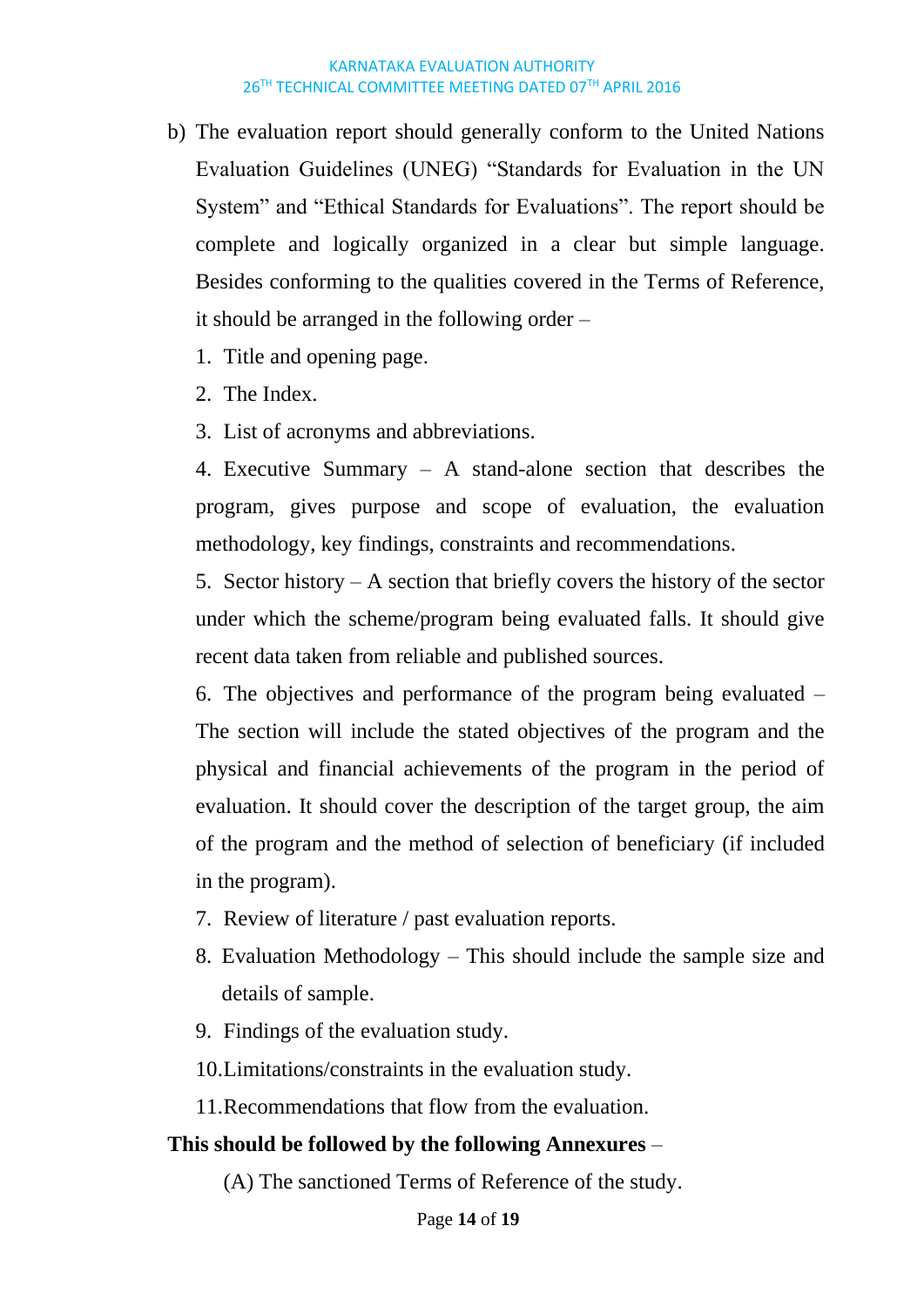- (B) The survey tools and questionnaires.
- (C) List of persons with addresses personally interviewed.
- (D)The places, dates, and number of persons covered by Focus Group Discussions (FGD).
- (E) Compilation of case studies / best practices.
- (F)Table showing details of major deviations, non-

conformities, Digressions of the program.

## **18. Cost and Schedule of Budget release**

Output based budget release will be as follows-

- a. The First installment of Consultation fee amounting to 30% of the total fee can be payable as advance to the Consultant after the approval of the inception report, but only on execution of a bank guarantee of a scheduled nationalized bank valid for a period of at least 12 months from the date of issuance of advance.
- b. The Second installment of Consultation fee amounting to 50% of the total fee can be payable to the Consultant after the approval of the Draft report.
- c. The Third and final installment of Consultation fee amounting to 20% of the total fee can be payable to the Consultant after the receipt of the hard and soft copies of the final report in such format and number as prescribed in the agreement, along with all original documents containing primary and secondary data, processed data outputs, study report and soft copies of all literature used to the final report.

Tax will be deducted from each payment as per rates in force. In addition, the evaluator is expected to pay statutory taxes at their end.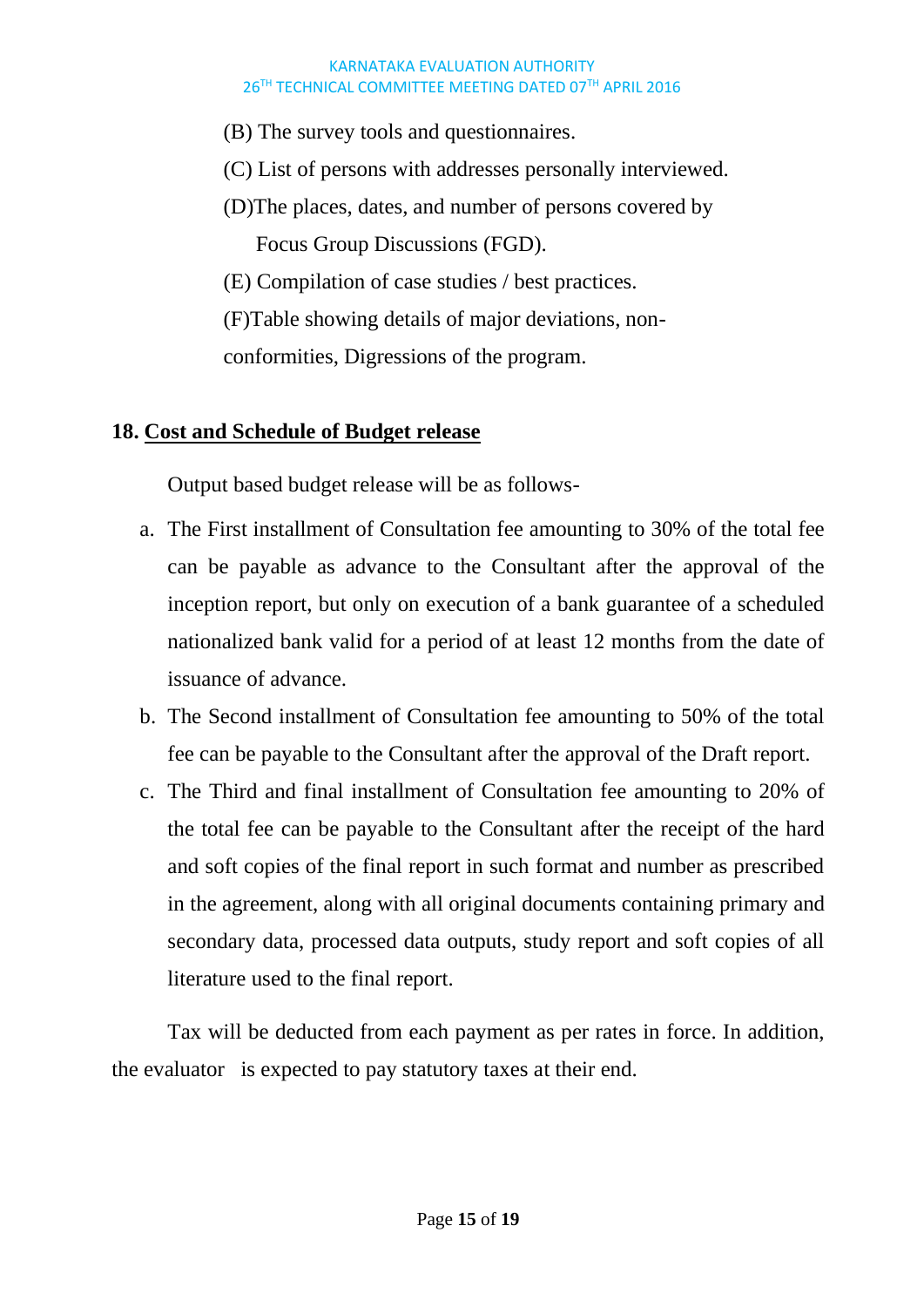This is intended to be an internal evaluation study, which means that the cost of the study will be borne by the line department. They are expected to allot the work to a competent evaluating agency following the procedure of Karnataka Transparency in Public Procurement Act and Rules and in consultation with the Karnataka Evaluation Authority. This should be done as early as possible, but not later than 30 days from the approval of the ToR. The evaluating agency should present the inception report before the Technical Committee of the KEA within 30 days of the allotment of study to them.

# **The entire process of evaluation shall be subject to and conform to the letter and spirit of the contents of the Government of order no. PD/8/EVN (2)/2011 dated 11th July 2011 and orders made there under.**

Chief evaluation Officer Karnataka evaluation Authority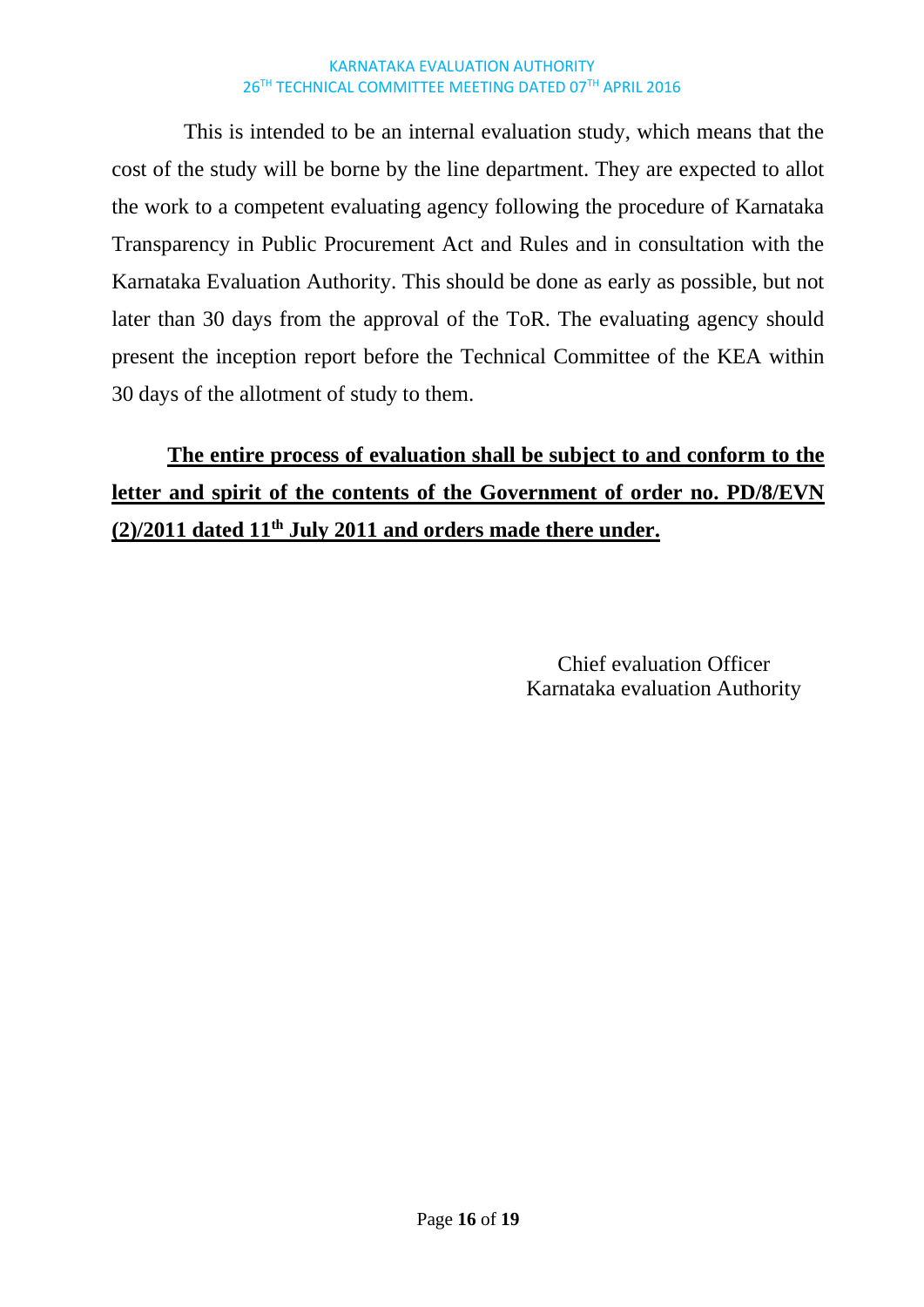|                  | <b>ANNEXURE-1</b><br>The details of district wise list of Bhagyalakshmi Bonds distributed is as follows |                       |             |             |             |             |             |              |                    |                         |
|------------------|---------------------------------------------------------------------------------------------------------|-----------------------|-------------|-------------|-------------|-------------|-------------|--------------|--------------------|-------------------------|
| Sl.no.           | <b>Division</b>                                                                                         | <b>District</b>       | 2010-<br>11 | 2011-<br>12 | 2012-<br>13 | 2013-<br>14 | 2014-<br>15 | <b>Total</b> | <b>HDR</b><br>rank | No of<br><b>Taluks</b>  |
| $\mathbf{1}$     |                                                                                                         | Bengaluru Ur-<br>ban  | 21756       | 17761       | 26610       | 8729        | 7595        | 82451        | $\mathbf{1}$       | $\overline{4}$          |
| $\overline{2}$   |                                                                                                         | Bengaluru (R)         | 3274        | 4685        | 5036        | 2662        | 3236        | 18893        | 7                  | $\overline{4}$          |
| 3                |                                                                                                         | Ramanagara            | 4534        | 4494        | 6410        | 3542        | 3193        | 22173        | 13                 | $\overline{\mathbf{4}}$ |
| 4                |                                                                                                         | Chitradurga           | 11117       | 8448        | 12060       | 7688        | 6078        | 45391        | 23                 | $6\overline{6}$         |
| 5                | <b>Bengaluru</b>                                                                                        | Davanagere            | 8629        | 10535       | 11725       | 9068        | 7216        | 47173        | 14                 | 6                       |
| 6                |                                                                                                         | Kolar                 | 5587        | 7029        | 8783        | 5219        | 4764        | 31382        | 11                 | 5                       |
| $\overline{7}$   |                                                                                                         | Chikkaballapur        | 8415        | 4893        | 9504        | 4634        | 4348        | 31794        | 16                 | $\boldsymbol{6}$        |
| 8                |                                                                                                         | Shivamogga            | 6412        | 7339        | 11112       | 5972        | 4761        | 35596        | 8                  | $\overline{7}$          |
| 9                |                                                                                                         | Tumkur                | 14031       | 10885       | 17345       | 9637        | 9674        | 61572        | 17                 | 10                      |
|                  | <b>Sub Total</b>                                                                                        |                       | 83755       | 76069       | 108585      | 57151       | 50865       | 376425       |                    | 52                      |
| 10               |                                                                                                         | Chikkamagaluru        | 6065        | 4601        | 6447        | 3953        | 3012        | 24078        | 5                  | $\overline{7}$          |
| 11               |                                                                                                         | <b>Dakshinkannada</b> | 3102        | 2771        | 5711        | 3000        | 2686        | 17270        | $\overline{2}$     | $\overline{\mathbf{5}}$ |
| 12               |                                                                                                         | Udupi                 | 4940        | 2967        | 5016        | 2542        | 1935        | 17400        | 3                  | 3                       |
| 13               | <b>Mysuru</b>                                                                                           | Hassan                | 5210        | 8141        | 10961       | 6125        | 5920        | 36357        | 9                  | 8                       |
| 14               |                                                                                                         | Kodagu                | 1206        | 1404        | 1879        | 1002        | 1055        | 6546         | 4                  | 3                       |
| 15               |                                                                                                         | Mandya                | 10596       | 8456        | 13183       | 6138        | 6699        | 45072        | 15                 | $\overline{7}$          |
| 16               |                                                                                                         | <b>Mysuru</b>         | 13351       | 12588       | 17133       | 6517        | 11290       | 60879        | 12                 | $\overline{7}$          |
| 17               |                                                                                                         | Chamrajnagar          | 6590        | 4829        | 7872        | 5234        | 2786        | 27311        | 22                 | $\overline{4}$          |
| <b>Sub Total</b> |                                                                                                         |                       | 51060       | 45757       | 68202       | 34511       | 35383       | 234913       |                    | 44                      |
| 18               |                                                                                                         | <b>Belgavi</b>        | 20837       | 22327       | 34454       | 18286       | 10404       | 106308       | 18                 | 10                      |
| 19               |                                                                                                         | Vijayapura            | 15630       | 12524       | 26123       | 6887        | 5209        | 66373        | 27                 | $\overline{5}$          |
| 20               |                                                                                                         | Bagalkot              | 8320        | 10752       | 16505       | 8245        | 6559        | 50381        | 24                 | 6                       |
| 21               | <b>Belagavi</b>                                                                                         | <b>Dharwad</b>        | 8127        | 8314        | 21391       | 7145        | 5735        | 50712        | $6 \overline{6}$   | $\overline{\mathbf{5}}$ |
| 22               |                                                                                                         | Gadag                 | 6945        | 6847        | 9704        | 5123        | 3702        | 32321        | 26                 | 5                       |
| 23               |                                                                                                         | Haveri                | 9898        | 9381        | 12143       | 6782        | 7642        | 45846        | 21                 | 7                       |
| 24               |                                                                                                         | Uttarkannada          | 7014        | 4864        | 10798       | 5144        | 5042        | 32862        | 10                 | 11                      |
|                  | <b>Sub Total</b>                                                                                        |                       | 76771       | 75009       | 131118      | 57612       | 44293       | 384803       |                    | 49                      |
| 25               |                                                                                                         | <b>Bellary</b>        | 14150       | 14520       | 15003       | 9939        | 7137        | 60749        | 25                 | $\overline{7}$          |
| 26               |                                                                                                         | <b>Bidar</b>          | 12376       | 3789        | 13514       | 4575        | 6706        | 40960        | <b>19</b>          | 5                       |
| 27               |                                                                                                         | Kalaburgi             | 15667       | 14838       | 17111       | 7666        | 8221        | 63503        | 20                 | $\overline{7}$          |
| 28               | Kalaburgi                                                                                               | Yadagir               | 5837        | 2386        | 11432       | 4285        | 5614        | 29554        | 29                 | 3                       |
| 29               |                                                                                                         | Raichur               | 12841       | 9286        | 23378       | 6883        | 8030        | 60418        | 30 <sub>2</sub>    | $\overline{5}$          |
| 30               |                                                                                                         | Koppal                | 12307       | 7541        | 11480       | 5360        | 5643        | 42331        | 28                 | 4                       |
|                  | <b>Sub Total</b>                                                                                        |                       | 73178       | 52360       | 91918       | 38708       | 41351       | 297515       |                    | 31                      |
|                  | <b>Grand Total</b>                                                                                      |                       | 284764      | 249195      | 399823      | 187982      | 171892      | 1293656      |                    | 176                     |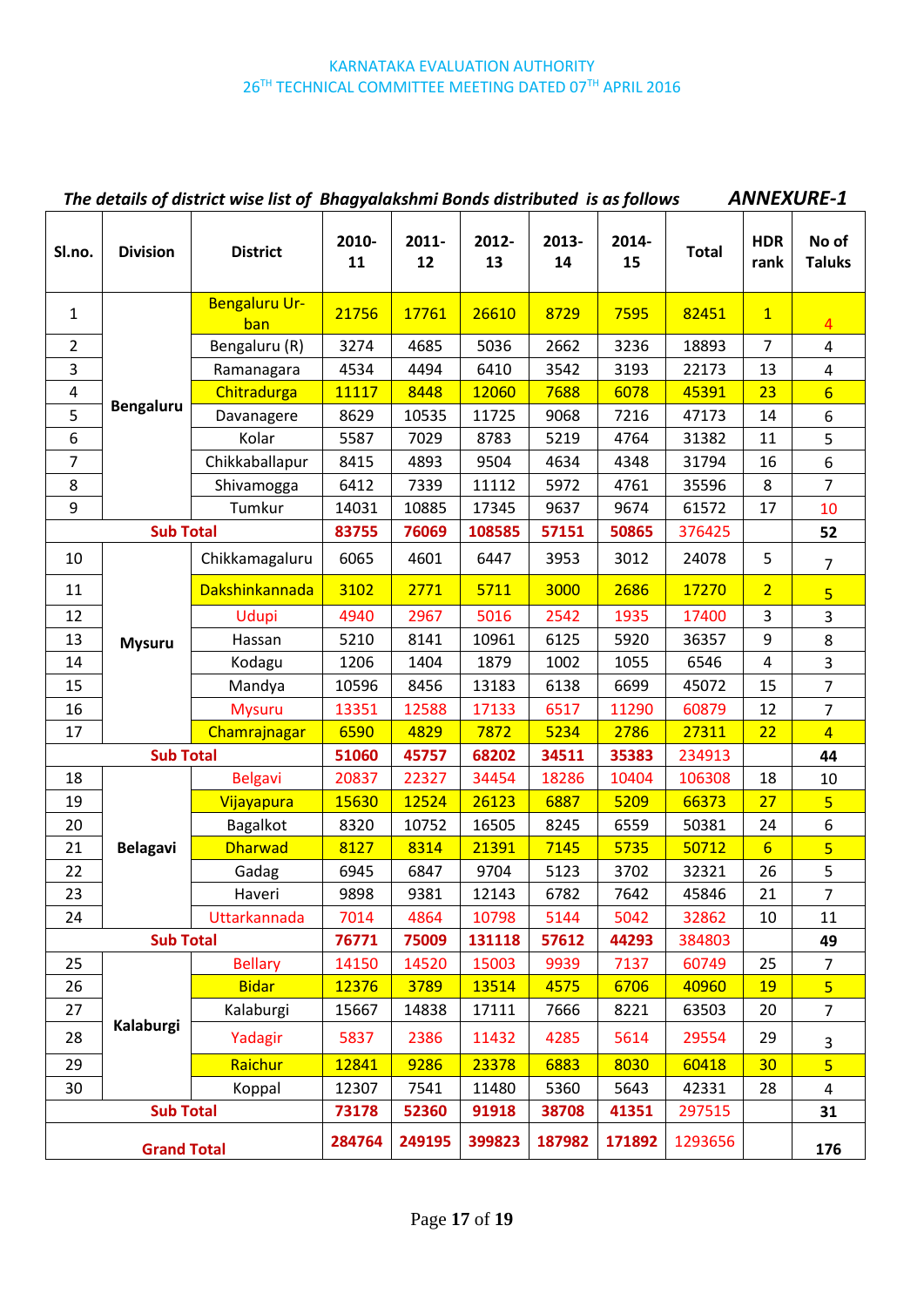| SI.<br><b>District</b><br><b>Total</b> |                                  | <b>Supervisor</b> |        | <b>CDPO</b> |                                                   | <b>Digital Signing</b><br>by DD |        | <b>Approval</b><br>by Director |                         | <b>Data Downloaded</b><br>by LIC |                           | Marked<br><b>as</b> |                               |
|----------------------------------------|----------------------------------|-------------------|--------|-------------|---------------------------------------------------|---------------------------------|--------|--------------------------------|-------------------------|----------------------------------|---------------------------|---------------------|-------------------------------|
| No.                                    |                                  |                   |        |             | <b>Verified Pending Approved Pending Approved</b> |                                 |        |                                | <b>Pending Approved</b> | <b>Pending</b>                   | <b>Downloaded Pending</b> |                     | <b>Not</b><br><b>Eligible</b> |
| 1                                      | <b>Bagalkot</b>                  | 11130             | 6967   | 4146        | 5727                                              | 1240                            | 5401   | 326                            | 5401                    | $\bf{0}$                         | 4520                      | 881                 | 17                            |
| $\overline{\mathbf{2}}$                | <b>Bangalore</b><br>urban        | 13192             | 6850   | 6334        | 5781                                              | 1069                            | 5589   | 192                            | 3274                    | 2315                             | 3023                      | 251                 | 8                             |
| з                                      | <b>Bangalore</b><br><b>Rural</b> | 9951              | 5209   | 4735        | 2616                                              | 2593                            | 1205   | 1411                           | 876                     | 329                              | 876                       | $\bf{0}$            | $\overline{z}$                |
| 4                                      | <b>Belgaum</b>                   | 54049             | 38306  | 15595       | 34098                                             | 4208                            | 30904  | 3194                           | 11031                   | 19873                            | 10978                     | 53                  | 148                           |
| 5                                      | <b>Bellary</b>                   | 6945              | 5570   | 1372        | 4632                                              | 938                             | 3657   | 975                            | 3086                    | 571                              | 3086                      | $\bf{0}$            | з                             |
| 6                                      | <b>Bidar</b>                     | 272               | 168    | 104         | 163                                               | 5                               | 163    | $\bf{0}$                       | 0                       | 163                              | 0                         | $\mathbf 0$         | $\mathbf o$                   |
| $\overline{\mathbf{z}}$                | <b>Bijapur</b>                   | 9542              | 4699   | 4839        | 4130                                              | 569                             | 4130   | $\bf{0}$                       | 3680                    | 450                              | 3678                      | $\overline{2}$      | 4                             |
| 8                                      | Chamrajanagar                    | 2666              | 1212   | 1453        | 909                                               | 303                             | 736    | 173                            | 736                     | $\mathbf{0}$                     | 736                       | $\mathbf{o}$        | $\mathbf{1}$                  |
| 9                                      | Chickmagalur                     | 5130              | 2683   | 2447        | 1913                                              | 770                             | 1539   | 374                            | 1539                    | $\mathbf{0}$                     | 1538                      | $\mathbf{1}$        | $\mathbf 0$                   |
| 10                                     | Chitradurga                      | 15294             | 11978  | 3311        | 11180                                             | 798                             | 11167  | 13                             | 10916                   | 251                              | 10914                     | $\overline{2}$      | 5                             |
| 11                                     | Dakshina Kan-<br>nada            | 12762             | 12376  | 318         | 12277                                             | 99                              | 12277  | $\bf{0}$                       | 4024                    | 8253                             | 4024                      | $\bf{0}$            | 68                            |
| 12                                     | <b>Davangere</b>                 | 23007             | 13638  | 9361        | 10382                                             | 3256                            | 9375   | 1007                           | 3843                    | 5532                             | 3842                      | $\mathbf{1}$        | 8                             |
| 13                                     | <b>Dharwad</b>                   | 19442             | 17646  | 1758        | 16349                                             | 1297                            | 16349  | $\bf{0}$                       | 10486                   | 5863                             | 10486                     | $\bf{0}$            | 38                            |
| 14                                     | Gadag                            | 14112             | 11270  | 2828        | 10278                                             | 992                             | 8662   | 1616                           | 3823                    | 4839                             | 3817                      | 6                   | 14                            |
| 15                                     | Gulbarga                         | 9954              | 5382   | 4571        | 2662                                              | 2720                            | 26     | 2636                           | 26                      | $\mathbf{O}$                     | 26                        | $\mathbf{o}$        | $\mathbf{1}$                  |
| 16                                     | <b>Hassan</b>                    | 6501              | 3873   | 2597        | 2968                                              | 905                             | 2472   | 496                            | 2472                    | $\mathbf{0}$                     | 2471                      | $\mathbf{1}$        | 31                            |
| 17                                     | Haveri                           | 18762             | 11740  | 6876        | 9248                                              | 2492                            | 8787   | 461                            | 6658                    | 2129                             | 6655                      | 3                   | 146                           |
| 18                                     | Kodagu                           | 4194              | 3644   | 550         | 2216                                              | 1428                            | 581    | 1635                           | 248                     | 333                              | 247                       | $\mathbf{1}$        | $\mathbf{o}$                  |
| 19                                     | Kolar                            | 2320              | 1445   | 785         | 589                                               | 856                             | 541    | 48                             | 406                     | 135                              | 405                       | $\mathbf{1}$        | 90                            |
| 20                                     | Koppal                           | 13353             | 12221  | 965         | 11647                                             | 574                             | 9490   | 2157                           | 2772                    | 6718                             | 2771                      | $\mathbf{1}$        | 167                           |
| 21                                     | <b>Mandya</b>                    | 11108             | 9552   | 1552        | 8994                                              | 558                             | 8994   | $\bf{0}$                       | 6395                    | 2599                             | 6395                      | $\mathbf{0}$        | 4                             |
| 22                                     | <b>Mysore</b>                    | 18069             | 11597  | 6465        | 5827                                              | 5770                            | 2638   | 3189                           | 2638                    | $\mathbf{0}$                     | 2636                      | $\overline{2}$      | $\overline{\mathbf{z}}$       |
| 23                                     | Raichur                          | 3639              | 2907   | 731         | 2705                                              | 202                             | 2684   | 21                             | 2015                    | 669                              | 2013                      | $\overline{2}$      | $\mathbf{1}$                  |
| 24                                     | <b>Shimoga</b>                   | 20393             | 15045  | 5331        | 14322                                             | 723                             | 14322  | $\bf{0}$                       | 10268                   | 4054                             | 10264                     | 4                   | 17                            |
| 25                                     | Tumkur                           | 21203             | 15247  | 5935        | 12023                                             | 3224                            | 11949  | 74                             | 7385                    | 4564                             | 7381                      | 4                   | 21                            |
| 26                                     | Udupi                            | 14567             | 14418  | 140         | 13689                                             | 729                             | 12333  | 1356                           | 11364                   | 969                              | 11363                     | $\mathbf{1}$        | 9                             |
| 27                                     | Uttara Kanna-<br>da              | 17295             | 13226  | 4046        | 12161                                             | 1065                            | 12161  | $\bf{0}$                       | 10302                   | 1859                             | 10299                     | з                   | 23                            |
| 28                                     | Ramnagara                        | 3909              | 3058   | 848         | 2955                                              | 103                             | 2372   | 583                            | 2372                    | $\bf{0}$                         | 2372                      | $\mathbf{o}$        | 3                             |
| 29                                     | Chikkaballpur                    | 6059              | 5158   | 895         | 3252                                              | 1906                            | 1697   | 1555                           | 1697                    | $\bf{0}$                         | 1696                      | $\mathbf{1}$        | 6                             |
| 30                                     | Yadagiri                         | 2541              | 1725   | 815         | 1634                                              | 91                              | 1634   | $\bf{0}$                       | 1634                    | $\mathbf{0}$                     | 1633                      | $\mathbf{1}$        | $\mathbf 1$                   |
|                                        | <b>TOTAL</b>                     | 371361            | 268810 | 101703      | 227327                                            | 41483                           | 203835 | 23492                          | 131367                  | 72468                            | 130145                    | 1222                | 848                           |
|                                        |                                  |                   |        |             |                                                   |                                 |        |                                |                         |                                  |                           |                     |                               |

### *ANNEXURE-2*

### Scholarship Approval Status as on 21.03.2016.